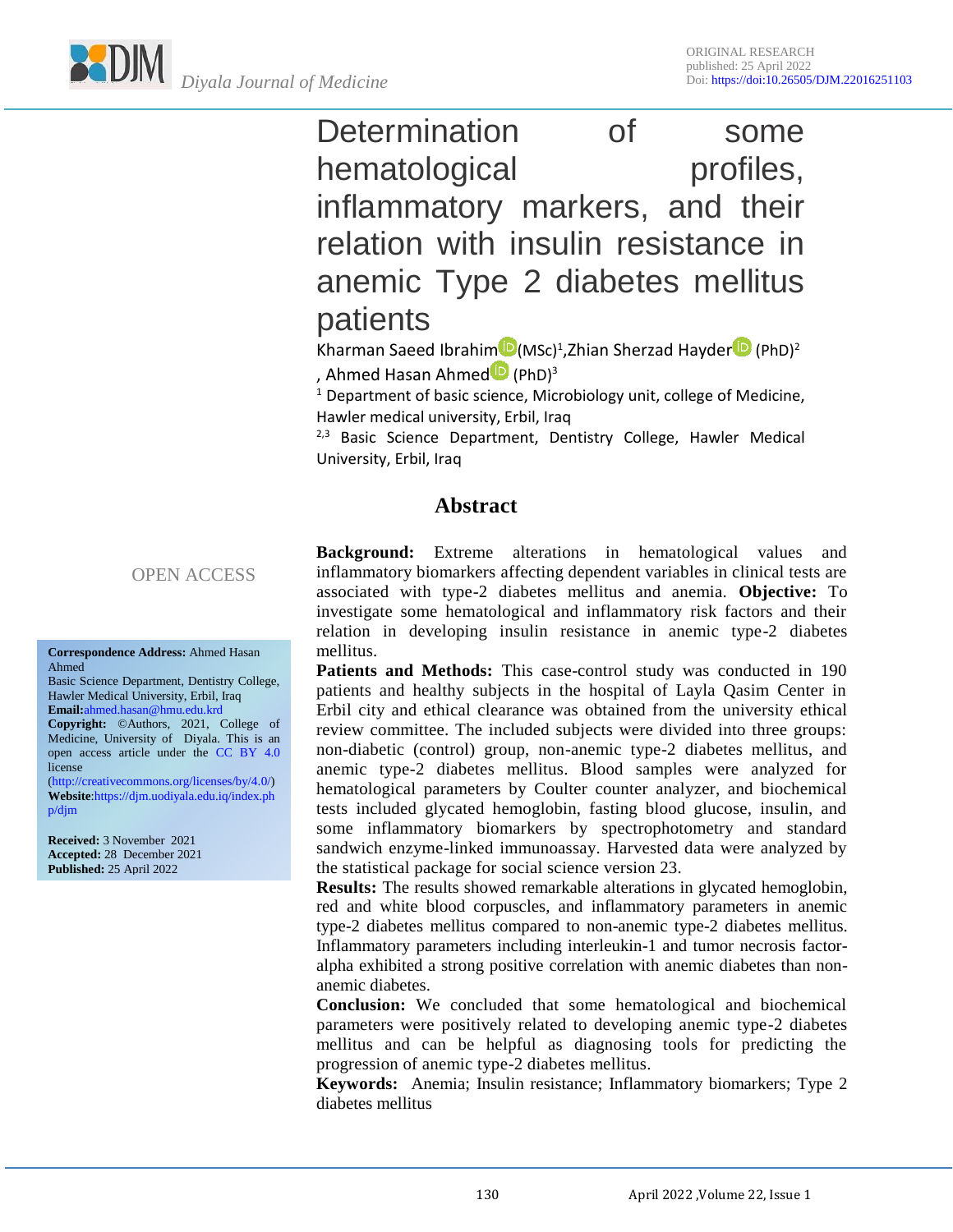

## **Introduction**

 For diagnosing anemia or diabetes mellitus (DM), hematological and serological tests are frequently used [1]. The clinical basis for the Homeostatic Model Assessment for Insulin Resistance (HOMA-IR) is currently used to estimate insulin sensitivity and pancreatic Bcell function in fasting states from plasma insulin and glucose concentrations [2-4]. Inflammatory states followed by metabolic stress that occur in diabetes cause imbalance in urea and creatinine as an alarm for developing diabetic nephropathy [5]. Under this pathological state, immune responses, characterized by the demonstration of proinflammatory cytokines in circulatory blood further add a list of new candidates that can be used to predict the onset or severity of the disease [6, 7]. Clinical tests so far have poorly indexed new relevant parameters and their association with developing anemic type-2 DM (T2DM). It is well reported that pathophysiological parameters have deteriorated with the severity of anemia, diabetes, and anemic diabetes [8-10], but the tendency of some biochemical or blood parameters to fluctuate in dramatic magnitude with the progression and development of these diseases is still not fully clarified. For instance, the vast majority of the literature body has reported association [11-13], regression, or relationship [7, 14] of some independent outcomes with the disease prevalence, while little has been reported to involve the role of each clinical variable in the disease progression, and more particularly when the gender might cause a remarkable deviation in measurable outputs. The significance of the present study implied in determining which clinically tested biomarkers could be more associated with insulin resistance (IR) and developing anemic T2DM that in turn can be useful as a therapeutic or diagnoses target for anemic T2DM.

## **Patients and Methods**

 This case-control study was achieved in the hospital of Layla Qasim Center for chronic diseases in Erbil city from June 2020 to December 2020. The study included 190 subjects of healthy, anemic, and non-anemic T2DM patients attending Layla Qassim Center. All subjects were gender and agematched persons and were divided into three groups: the first group (50 control as the healthy person (24 males and 26 females) whose mean age range in years  $(45.32 \pm$ 4.0)), the second group (70 non-anemic T2DM under medical treatment (35 males and 35 females) with average ages (45.8  $\pm$ 5.6)), the third group (70 T2DM patients with anemia (35 males and 35 females) under medical treatment with age  $(47.42 \pm 3.5)$ years). A specially designed questionnaire form was applied and the groups were subjected to fill it. The purpose of the study was explained to them and background information, socio-economic status, medical history, and some anthropometric measurements like weight, height, and body mass index were recorded. Standard current criteria were applied for the diagnosis of anemia and T2DM in differentiating the diabetic types. T2DM individuals of either sex and age group of older than 40 years who attended the center were diagnosed previously as T2DM based on the symptoms of diabetes more than 7 years plus fasting blood glucose above 200mg and HOMA-IR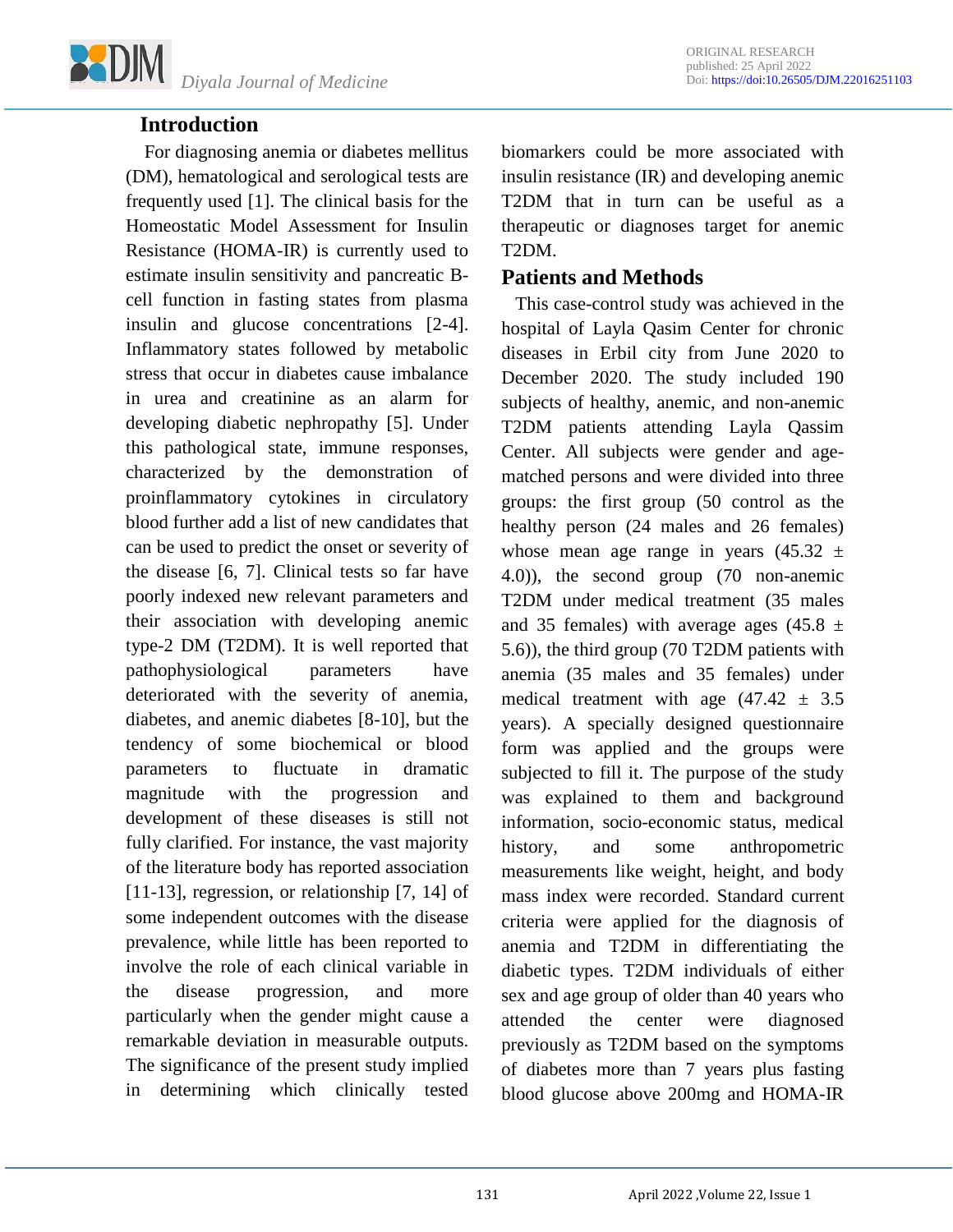

more than 2.1. The study was carried out and ethical clearance was obtained by the medical care committee that approved the study.

## **Collection of the samples**

 The sample size was determined by using G-power software version 3.1, an alpha level of 0.05, the effect size of 1, and the test power of 80% were specified. Samples of venous blood (2.5 to 3 ml) were obtained after overnight fasting during the patient's visit to the center and collected by sterile disposable syringes and transferred into disposable test tubes. Sera were separated by centrifugation at (1200g for 15 minutes). The separated sera were stored at freezing point - 80 C° (Sony, Ultra-low, Japan) until assay. Coulter counter machine (Coulter counter/ Hitachi 211Q/ Japan) was used to analyze hemoglobin (Hb), packed cell volume (PCV), red blood cells (RBC), total WBC count, differential leukocytes count (Neutrophil percentage, eosinophil percentage, basophil percentage, lymphocyte percentage, and monocyte percentage). Plasma levels of glycated hemoglobin (HbA1c), serum levels of fasting blood glucose (FBS), and insulin were estimated by the spectrophotometric method (KENZA 240 TX). IR was calculated by the homeostatic model assessment of the HOMA-IR formula [15]. This assay used the quantitative sandwich immunoassay technique specific for human C-reactive protein (CRP) enzyme-linked immunesorbent assay (ELISA) Kit (Biotech, Inc., CA) 92106, GUB-ZD003, USA) which is based on ELISA standard sandwich technology. Serum levels of interleukin-6 (IL-6) were determined in (GenWay Biotech Inc Ref: GWB-SRK014, USA) batch using a commercial ELISA kit (DRG Instruments, GWB-SRK014, Marburg, Germany) according to the manufacturer's protocol [16]. Human tumor necrosis factor-alpha (TNF $\alpha$ ) ELISA Kit (Biotech, Inc., CA) 92131, GUB-ZD057, USA) was used and based on standard sandwich ELISA technology [16].

## **Statistical Analysis**

 The harvested data were tested for the normality tests using Shapiro-Wilk and Kolmogorov-Smirnov tests using GraphPad Prism (Version 8.3). All data were expressed as mean  $\pm$  standard error of means (Mean  $\pm$ SEM). One-way analysis of variance (ANOVA) and the parametric test of Pearson's correlation coefficient (r) was also used to correlate the measured parameters. Accuracy of each of the IL-6, TNF- $\alpha$ , and CRP levels in non-anemic and anemic T2DM patients for the diagnosis of the disease was presented in terms of sensitivity and specificity by using Receiver Operating Characteristic (ROC) curve which is a graphical display of sensitivity on the y-axis and specificity on the x-axis for varying cutoff points of test values using statistical package for the social science (SPSS) version 23. The area under the curve (AUC) is a useful quantitative measure of accuracy. An area of 1 represents a perfect test; an area of 0.5 represents a worthless test. Generally, ROC curves with an AUC  $\leq 0.75$  are not clinically useful and an AUC of 0.97 has a very high clinical value, correlating with likelihood ratios of approximately 10 and 0.1 which show differentiation power and, therefore reliable utility as a diagnostic test [17].

## **Results**

 In the present study, hematological parameters were measured in anemic and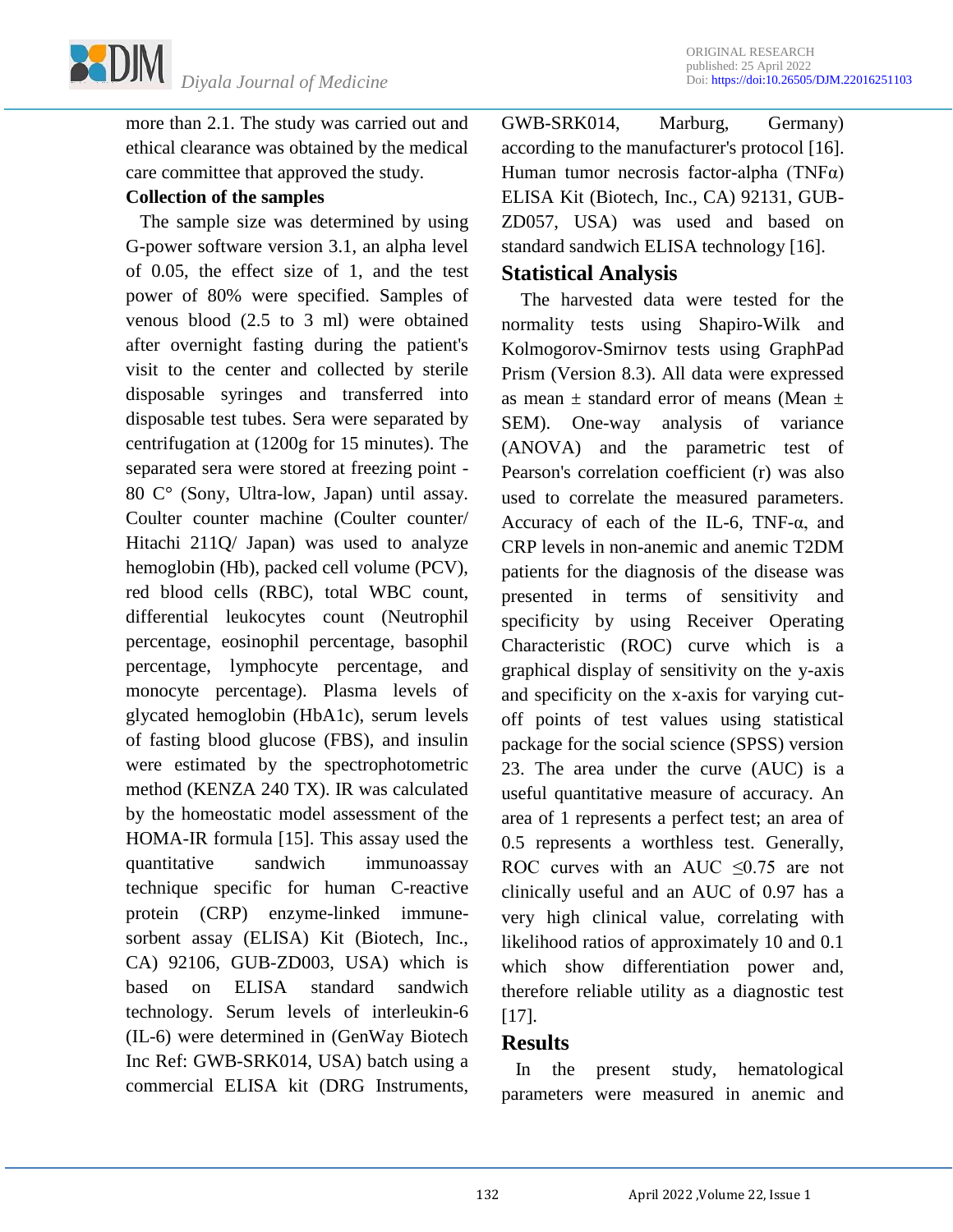

non-anemic T2DM, as could be seen in Table (1), and after the differences were significantly examined in the analysis of variance (not shown in the results), the statistical outputs made a comparison between all groups using Dunnett and Sidak tests. Considering RBC, Hb, and PCV, the parameters were dampened more significantly  $(p<0.001)$  in anemic T2DM than non-anemic  $T2DM$  patients  $(p<0.05)$ compared to healthy subjects. And even between the two diabetic groups, these parameters were remarkably declined in anemic diabetes than in the non-anemic diabetic group.

 WBC indices on the other hand, as could be observed in Table (1), were also affected by anemic diabetes more significantly in WBC, neutrophils, lymphocytes, and monocytes (p<0.001) than non-anemic diabetes.

 Moreover, referring to the same Table, HOMA-IR in anemic T2DM remarkably elevated compared to non-anemic T2DM cases (p<0.001) that clarified the interaction impact between anemia and T2DM in progressing the alteration in clinical parameters. Additionally, statistical analysis, as shown in the Table, showed that in anemic T2DM all the relevant diabetic profile tests (insulin, FBS, HbA1c) were elevated significantly  $(p<0.001)$  as compared with the non-anemic T2DM group. Interestingly, the inflammatory parameters (TNF-α, IL-6, CRP) in the Table have also been further elevated in anemic T2DM in comparison to non-anemic T2DM subjects (p<0.001), indicating that overall severe glycation of hemoglobin resulting from severe hyperglycemic status might be considered as the real contributors to developing anemic diabetes. In Table (2), based on Pearson correlation coefficient, the blood indices, considering WBC, neutrophils which exhibited a moderate strength correlation with HOMA-IR while monocytes in less strength with weak negative correlation in eosinophils and basophils in anemic T2DM when compared to non-anemic T2DM group.

 To investigate these contributions of inflammatory biomarkers in anemic T2DM, we used ROC curve to figure out the sensitivity of predicting anemic diabetes throughout these three highly relevant biomarkers, as shown in Figure (1), the sensitivity of IL-6 and TNF-α was increased in anemic T2DM (AUC=0.994, 0.998) compared to non-anemic group (AUC=0.959, 0.987) respectively. Considering CRP, as shown in Figure (1), and because it exhibited a high correlation coefficient value in both cases, it could not be considered as a parametric variable toward anemic diabetes, besides its significance in labeling the severity of T2DM.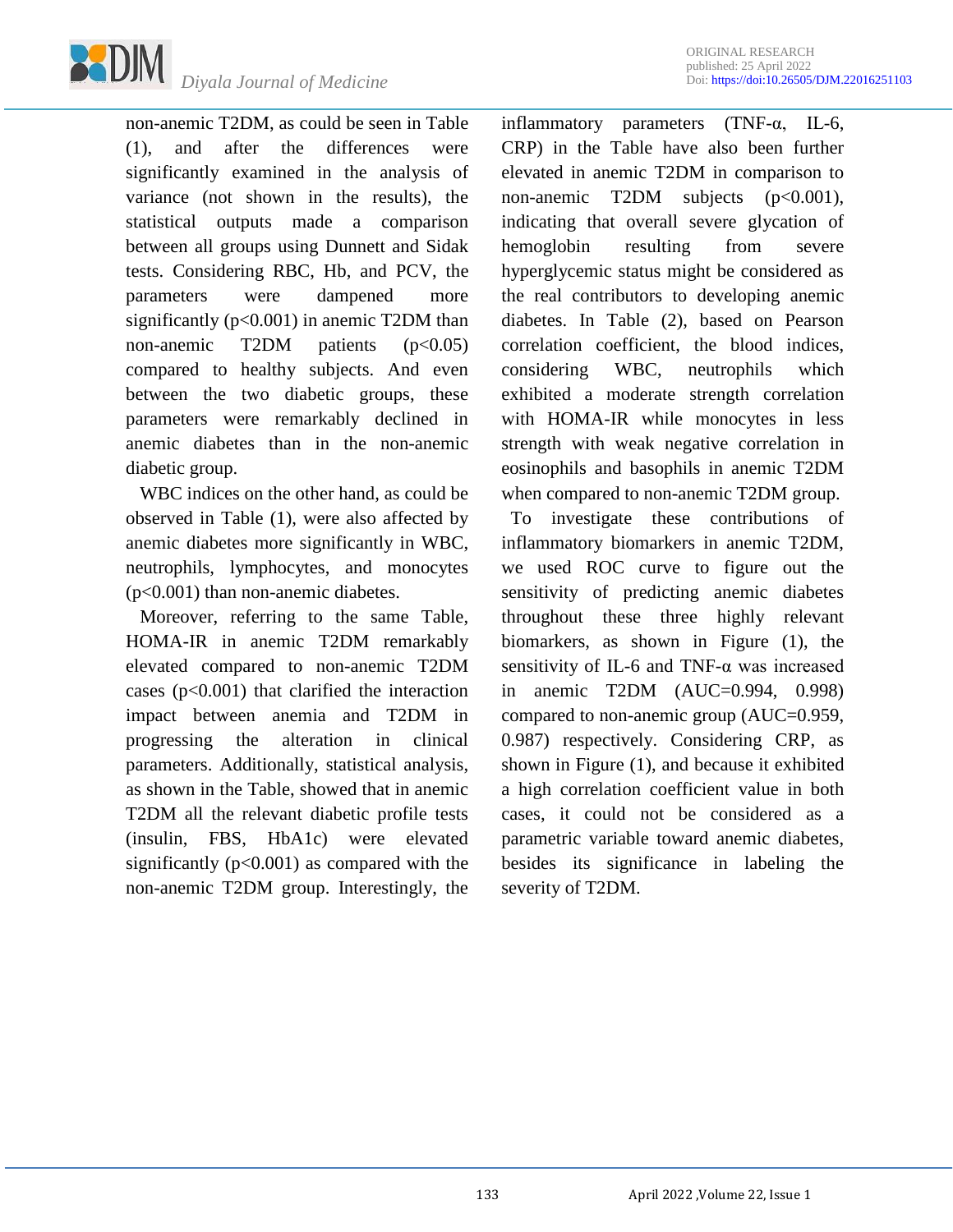

| Parameters                           | Control<br>$N=50$                                                                                                                                                                                                                                                                                                                                       | Non-anemic T2DM<br>$N=70$    | Anemic T2DM<br>$N=70$   |  |  |  |
|--------------------------------------|---------------------------------------------------------------------------------------------------------------------------------------------------------------------------------------------------------------------------------------------------------------------------------------------------------------------------------------------------------|------------------------------|-------------------------|--|--|--|
| RBC (cell/mm <sup>3</sup> ) x $106$  | $5.033 \pm 0.115$                                                                                                                                                                                                                                                                                                                                       | $4.500 \pm 0.111 *$ †        | 3.450±0.156 ***         |  |  |  |
| $Hb$ (gm/dl)                         | $14.100 \pm 0.021$                                                                                                                                                                                                                                                                                                                                      | $12.801 \pm 0.216 * \dagger$ | $7.555 \pm 0.172$ ***   |  |  |  |
| $PCV$ ( %)                           | $41.264 \pm 0.100$                                                                                                                                                                                                                                                                                                                                      | 39. 901 $\pm$ 0.718 * †      | 25.000±0.112 ***        |  |  |  |
| WBC (cell/mm <sup>3</sup> ) x $10^3$ | $6.616 \pm 0.277$                                                                                                                                                                                                                                                                                                                                       | $8.038 \pm 0.277$ ** †       | $11.910 \pm 0.247$ ***  |  |  |  |
| Neutrophil $(\% )$                   | $61.630\pm0.680$                                                                                                                                                                                                                                                                                                                                        | $65.070 \pm 0.782$ * †       | 74.860±0.488 ***        |  |  |  |
| Eosinophil (%)                       | $2.090 \pm 0.181$                                                                                                                                                                                                                                                                                                                                       | $1.940 \pm 0.111$            | $2.049 \pm 0.128$       |  |  |  |
| Basophil (%)                         | $0.340 \pm 0.071$                                                                                                                                                                                                                                                                                                                                       | $0.574 \pm 0.071$            | $0.361 \pm 0.070$       |  |  |  |
| Lymphocyte $(\%)$                    | 28.510±0.428                                                                                                                                                                                                                                                                                                                                            | $22.790 \pm 0.582$ *** †     | $19.17 \pm 0.599$ ***   |  |  |  |
| Monocyte (%)                         | $0.340 \pm 0.071$                                                                                                                                                                                                                                                                                                                                       | $0.574 \pm 0.071$ * †        | $6.195 \pm 0.395$ ***   |  |  |  |
| Insulin $(pmol/L)$                   | $11.025 \pm 0.111$                                                                                                                                                                                                                                                                                                                                      | $32.081 \pm 0.121$ *** †     | $45.236 \pm 0.051$ ***  |  |  |  |
| $FBS$ (mg/dl)                        | $97.532 \pm 0.101$                                                                                                                                                                                                                                                                                                                                      | $249.000 \pm 1.117$ *** †    | $330.141 \pm 1.124$ *** |  |  |  |
| $HbA1C$ $%$ )                        | $6.500 \pm 0.130$                                                                                                                                                                                                                                                                                                                                       | $8.199 \pm 0.421$ *** †      | $10.900 \pm 0.310$ ***  |  |  |  |
| HOMA-IR (mmole)                      | $0.622 \pm 0.219$                                                                                                                                                                                                                                                                                                                                       | $3.030\pm0.629$ *** †        | $5.427 \pm 0.286$ ***   |  |  |  |
| TNF- $\alpha$ (ng/ml)                | $3.555 \pm 0.129$                                                                                                                                                                                                                                                                                                                                       | $5.783 \pm 0.188$ *** †      | $7.383 \pm 0.321$ ***   |  |  |  |
| IL-6 $(ng/ml)$                       | $2.735 \pm 0.180$                                                                                                                                                                                                                                                                                                                                       | $4.633 \pm 1.143$ *** †      | $5.738 \pm 0.199$ ***   |  |  |  |
| $CRP$ (ng/ml)                        | $2.946 \pm 0.135$<br>$\mathbf{1}$ $\mathbf{M}$ $\mathbf{C}$ $\mathbf{C}$ $\mathbf{C}$ $\mathbf{C}$ $\mathbf{C}$ $\mathbf{C}$ $\mathbf{C}$ $\mathbf{C}$ $\mathbf{C}$ $\mathbf{C}$ $\mathbf{C}$ $\mathbf{C}$ $\mathbf{C}$ $\mathbf{C}$ $\mathbf{C}$ $\mathbf{C}$ $\mathbf{C}$ $\mathbf{C}$ $\mathbf{C}$ $\mathbf{C}$ $\mathbf{C}$ $\mathbf{C}$ $\mathbf{$ | $8.218 \pm 0.212$ *** †      | $11.69 \pm 0.200$ ***   |  |  |  |

#### **Table (1):** Some hematological and biochemical values in the control group, anemic and non-anemic T2DM patients

\*Data were expressed as Mean±SEM. Statistical differences between non-anemic T2DM, anemic T2DM compared to control subjects were expressed with star sign (\* p<0.05, \*\* p<0.01, \*\*\* P<0.001). Statistical differences between non-anemic T2DM and anemic T2DM groups were shown with dagger signs († P<0.001)

#### **Table (2):** Correlation between HOMA-IR and some blood cells in non-anemic and anemicT2DM subjects

|                  | <b>HOMA-IR</b>  |       |             |       |  |
|------------------|-----------------|-------|-------------|-------|--|
| Parameters       | non-anemic T2DM |       | anemic T2DM |       |  |
|                  | r*              |       |             |       |  |
| <b>Total WBC</b> | 0.475           | 0.001 | 0.656       | 0.001 |  |
| Neutrophil       | 0.522           | 0.001 | 0.601       | 0.001 |  |
| Eosinophil       | $-0.212$        | n.s   | 0.148       | n.s   |  |
| Basophil         | 0.211           | n.s   | 0.164       | n.s   |  |
| Lymphocyte       | $-0.430$        | 0.001 | $-0.490$    | 0.001 |  |
| Monocyte         | 0.390           | 0.01  | 0.506       | 0.001 |  |

\*r represents correlation, p significance levels. The data of the two groups were analyzed by Pearson coefficient test after being tested for the normality test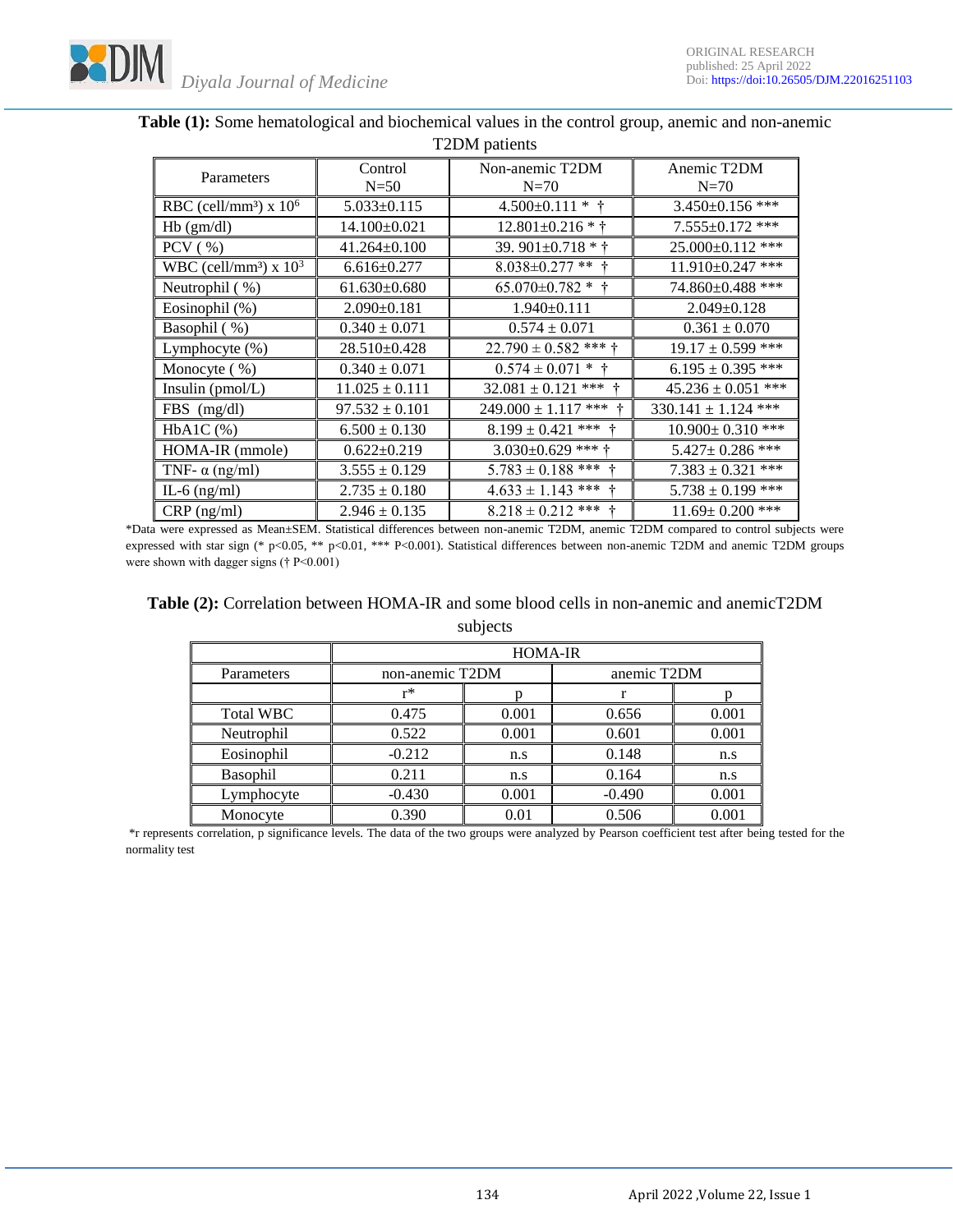



**Figure (1):** ROC curve shows the sensitivity and specificity of IL-6, TNF-α, and CRP in non-anemic T2DM and anemic T2DM groups

## **Discussion**

 In this case-control study, we attempted to differentiate hematological and inflammatory markers contribution and the nature of their correlation strength in progressing anemic T2DM representing in IR.It was obvious in our results that hematological parameters were prone to dramatic changes in anemic T2DM possibly because of abolishing insulin signaling negatively downregulated proliferation and maturation of blood cells [18] and seemingly has come consistent with other available evidence in that IR induced hyperglycemia was positively associated with reducing Hb, RBCs and PCV values in many studies in both animal and human models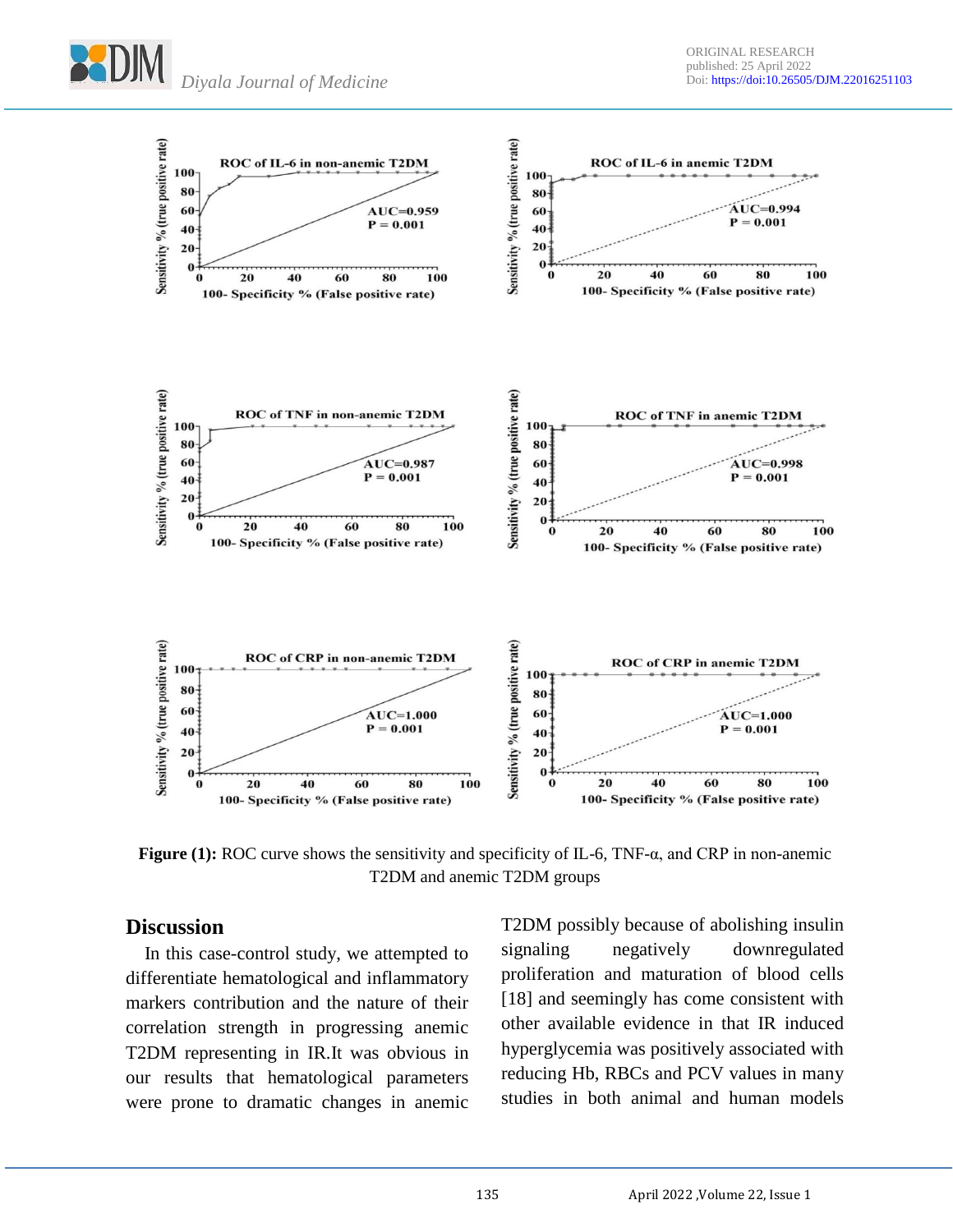

[19, 20]. However, based on other findings, diabetic status, even if chronic, was not necessarily affected RBC indices as reported by Agrawal et al., Jaman et al., and Alamri et al. [21-23] It is worth noting that RBC indices have been reported to be increased under chronic hyperglycemic cases resulted from IR [24]. Furthermore, while some blood indices alone seem not to be reliable in predicting diabetic cases, in anemic diabetes, it has been reported that anemic diabetes decreases RBC indices [25].

 WBC indices on the other hand, and based on the above-mentioned studies, significantly exhibited different alterations in different studies and models indicating that although T2DM might not precisely have an impact on these cells, however under anemic status these parameters can be used as a reliable mean for predicting the progression and development of anemic T2DM. This increment in WBC indices coexisted with IR might be reasonable from the inflammatory response perspective, as was indicated in a case-control study by Choi et al. [26] who showed that insulin reduced IL-6 mediated inflammatory response and the latter was the trigger for WBC activation and proliferation. Moreover, referring to Table 1, that clarified the interaction impact between anemia and T2DM in progressing alteration in clinical parameters. However, the strength of such correlation between IR and blood cells indices might be seen as less positive as concluded by Biadgo et al [27] in a comparative cross-sectional study.

The inflammatory biomarkers studies in the present study were predicted to be elevated as a result of systematic impacts of IR and anemia [28, 29]. It is generally believed that CRP is a non-specific biomarker that appears in certain pathophysiological conditions as an alarm for local, or more widely, systematic inflammatory stress [7, 30]. However, as a causative correlation to IR, some studies have directly implemented CRP in developing IR [30]. Additionally, evidence has been reported on TNF-α implementation in progressing IR and T2DM [31-33]. Moreover, growing evidence has also been documented on molecular changes in hepatocytes affected by IL-6 under inflammatory stress that might promote IR [5, 15, 34]. Taking these findings into consideration besides the evidence highlighted in our results, it seemed to be reasonable to use some hematological parameters for determining the progression and severity of anemic T2DM which uncovers our claim in existing such association between inflammatory and hematological indices and development of anemic T2DM.

## **Conclusions**

 Even though some hematological and biochemical biomarkers have been recently known to have appeared in anemic diabetes, however, the strength of such sort of association was poorly reported. In our study, IL-6, TNF-α, HbA1C, HOMA-IR, and total WBC, at least, are the most associated parameters in diagnosing anemic T2DM which probably can be exploited in predicting and treatment of anemic diabetes.

### **Acknowledgments**

 We appreciate all the participants of patients and healthy people for their great cooperation in the study, and great thanks to laboratory assistants for their facilitating and help in the hospital.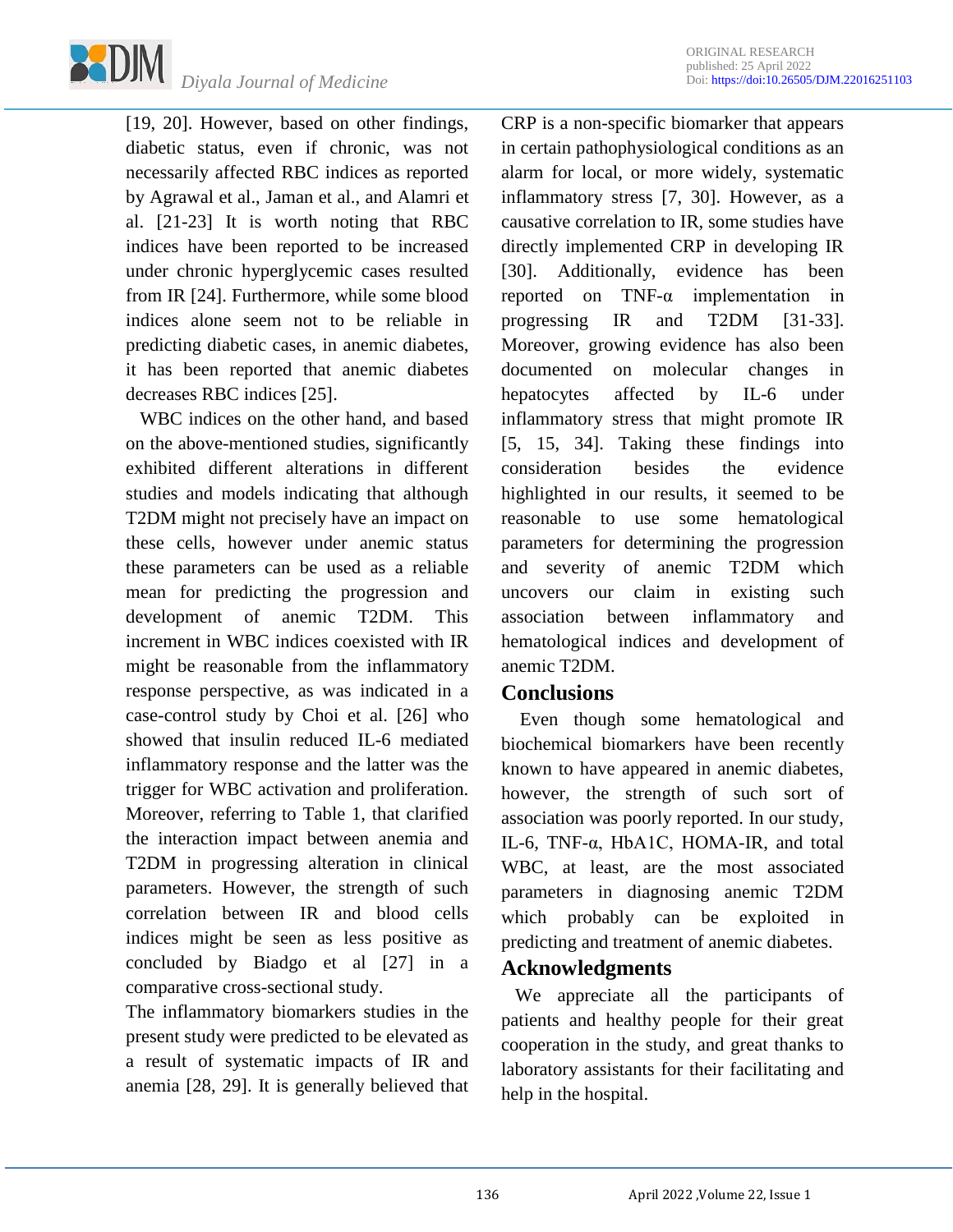

## **Recommendations**

 We recommend researches to be done in both human and animal models for further understanding the nature of deviation in clinical variables and their predictions and risk associations in developing anemic diabete.

**Source of funding:** This research was funded by ourselves and there is no other funding cover this study or manuscript preparation and publication.

**Ethical clearance:** The study was carried out and ethical clearance was obtained by the medical care committee of the College of Dentistry-Hawler Medical University.

## **Conflict of interest:** Nill

## **References**

[1]Bhutto, AR, A Abbasi, AH Abro. Correlation of Hemoglobin A1c with Red Cell Width Distribution and Other Parameters of Red Blood Cells in Type II Diabetes Mellitus. Cureus 2019;11.

[2] Fizelova, M, R Jauhiainen, AJ Kangas, P Soininen, M Ala-Korpela, J Kuusisto, M Laakso, A Stančáková. Differential associations of inflammatory markers with insulin sensitivity and secretion: the prospective METSIM study. J. Clin. Endocrinol. Metab 2017;102: 3600-3609.

[3] Ellinger, V, LT Carlini, RO Moreira, RM Meirelles. Relation between insulin resistance and hematological parameters in a Brazilian sample. Arquivos Brasileiros de Endocrinologia e Metabologia 2006;50: 114- 117.

[4] Xia, C, X Rao, J Zhong. Role of T Lymphocytes in Type 2 Diabetes and Diabetes-Associated Inflammation. J Diabetes Res 2017;2017: 6494795.

[5] Ameen, IA, SH Mhaibes, KN Taha, E Saadi. Evaluation of Some Inflammatory Cytokines and Glycated Hemoglobin in Uncontrolled Type 2 Diabetes Mellitus with Nephropathy. Indian J. Forensic Med. Toxicol 2020;14: 1565-1569.

[6] Hotamisligil, G. Mechanisms of TNF- $\alpha$ induced insulin resistance. Exp. Clin. Endocrinol 1999;107: 119-125.

[7]Gonzalez, AS, DB Guerrero, MB Soto, SP Diaz, M Martinez-Olmos, O Vidal. Metabolic syndrome, insulin resistance, and the inflammation markers C-reactive protein and ferritin. Eur J Clin Nutr 2006;60: 802-9.

[8] Al-Salman, M. Anemia in patients with diabetes mellitus: prevalence and progression. Gen Med 2015: 1-4.

[9] Barbieri, J, PC Fontela, ER Winkelmann, CE Zimmermann, YP Sandri, EK Mallet, MN Frizzo. Anemia in Patients with Type 2 Diabetes Mellitus. Anemia 2015;2015: 354737.

[10] Coban, E, M Ozdogan, A Timuragaoglu. Effect of iron deficiency anemia on the levels of hemoglobin A1c in nondiabetic patients. Acta Haematologica 2004;112: 126-128.

[11] Grossman, A, A Gafter-Gvili, H Schmilovitz-Weiss, N Koren-Morag, Y Beloosesky, A Weiss. Association of glycated hemoglobin with hemoglobin levels in elderly nondiabetic subjects. Eur. J. Intern. Med. 2016;36: 32-35.

[12] Swaroop, JJ, D Rajarajeswari, J Naidu. Association of TNF-α with insulin resistance in type 2 diabetes mellitus. Indian J. Med. Res 2012;135: 127.

[13] Plomgaard, P, A Nielsen, C Fischer, O Mortensen, C Broholm, M Penkowa, R Krogh-Madsen, C Erikstrup, B Lindegaard, A Petersen. Associations between insulin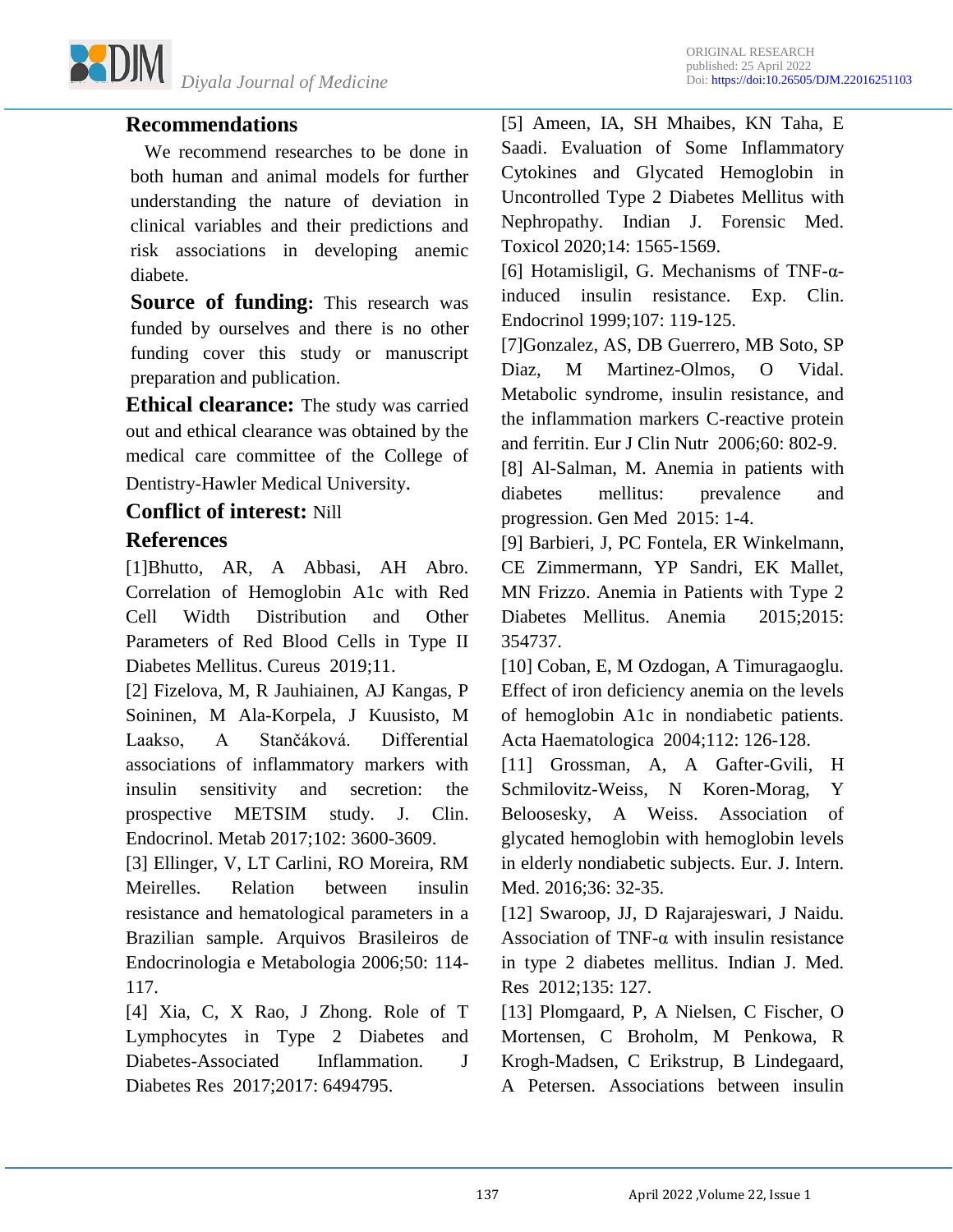

resistance and TNF-α in plasma, skeletal muscle, and adipose tissue in humans with and without type 2 diabetes. Diabetologia 2007;50: 2562-2571.

[14] Lou, M, P Luo, R Tang, Y Peng, S Yu, W Huang, L He. Relationship between neutrophil-lymphocyte ratio and insulin resistance in newly diagnosed type 2 diabetes mellitus patients. BMC Endocr Disord 2015;15: 9.

[15] Rehman, K, MS Akash. Mechanisms of inflammatory responses and development of insulin resistance: how are they interlinked? J Biomed Sci 2016;23: 87.

[16] Roodman, GD, RA Johnson, U Clinton. Tumor Necrosis Factor α and the Anemia of Chronic Disease: Effects of Chronic Exposure to TNF on Erythropoiesis in Vivo. Mol Biol Erythropoies 2020;231: 185-196. [17] Fan, J, S Upadhye, A Worster. Understanding receiver operating characteristic (ROC) curves. CJEM 2006;8: 19-20.

[18] Chen, L-K, M-H Lin, Z-J Chen, S-J Hwang, S-T Chiou. Association of insulin resistance and hematologic parameters: a study of a middle-aged and elderly Chinese population in Taiwan. J Chin Med Assoc 2006;69: 248-253.

[19] Kirwan, JP, S Hauguel-De Mouzon, J Lepercq, J-C Challier, L Huston-Presley, JE Friedman, SC Kalhan, PM Catalano. TNF-α is a predictor of insulin resistance in human pregnancy. Diabetes 2002;51: 2207-2213.

[20] Choi, H, E Ford. Haemoglobin A1c, fasting glucose, serum C-peptide and insulin resistance about serum uric acid levels—the Third National Health and Nutrition Examination Survey. Rheumatology 2008;47: 713-717 .

[21] Agrawal, R, T Smart, J Nobre-Cardoso, C Richards, R Bhatnagar, A Tufail, D Shima, PH Jones, C Pavesio. Assessment of red blood cell deformability in type 2 diabetes mellitus and diabetic retinopathy by dual optical tweezers stretching technique. Sci. Rep 2016;6: 1-12.

[22] Jaman, MS, MS Rahman, RR Swarna, J Mahato, MA Ibrahim, M Siddique, M Miah, M Ayshasiddeka. Diabetes and red blood parameters. Ann. Clin. Endocrinol. Metabol 2018;2: 1-9.

[23] Alamri, B, A Bahabri, A Aldereihim, M Alabduljabbar, M Alsubaie, D Alnaqeb, E Almogbel, N Metias, O Alotaibi, K Al-Rubeaan. Hyperglycemia effect on red blood cells indices. Eur Rev Med Pharmacol Sci 2019;23: 2139-50.

[24] Kuo, I-C, HY-H Lin, S-W Niu, J-J Lee, Y-W Chiu, C-C Hung, S-J Hwang, H-C Chen. Anemia modifies the prognostic value of glycated hemoglobin in patients with diabetic chronic kidney disease. PloS one 2018;13: e0199378.

[25] Baisakhiya, S, P Garg, S Singh. Anemia in patients with type II diabetes mellitus with and without diabetic retinopathy. Int. j. health med. 2017;6: 303-306.

[26] Choi, KM, J Lee, YH Kim, K Kim, D Kim, SG Kim, D Shin, NH Kim, I Park, D Choi. Relation between insulin resistance and hematological parameters in elderly Koreans—Southwest Seoul (SWS) Study. Diabetes Res. Clin. Pract. 2003;60: 205-212. [27] Biadgo, B, M Melku, SM Abebe, M Abebe. Hematological indices and their correlation with fasting blood glucose level and anthropometric measurements in type 2 diabetes mellitus patients in Gondar, Northwest Ethiopia. Diabetes, metabolic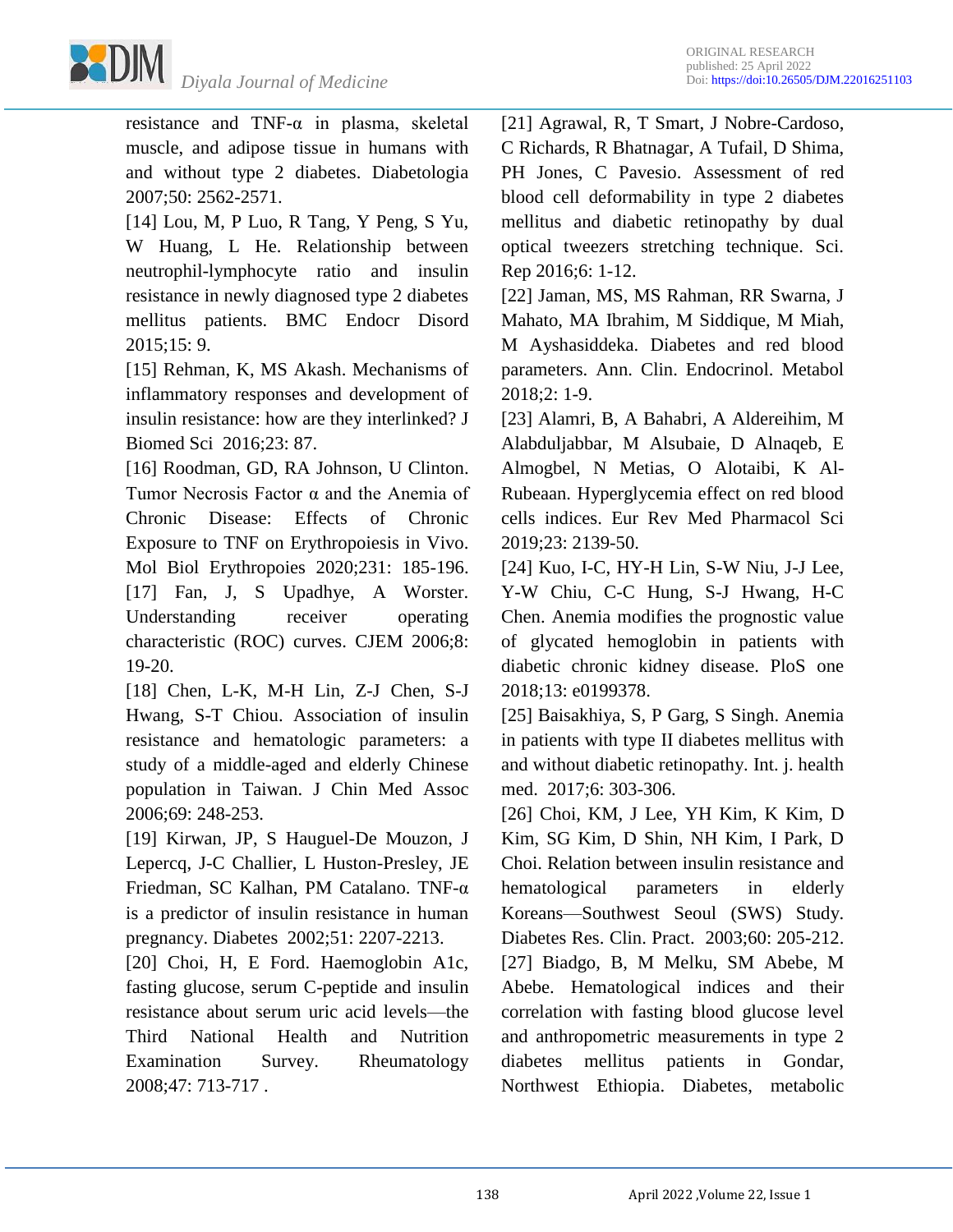

syndrome and obesity: Tar Therapy 2016;9: 91.

[28] Shiny, A, YS Bibin, CS Shanthirani, BS Regin, RM Anjana, M Balasubramanyam, S Jebarani, V Mohan. Association of neutrophil-lymphocyte ratio with glucose intolerance: an indicator of systemic inflammation in patients with type 2 diabetes. Diabetes Technol. Ther 2014;16: 524-530 [29]Navarro, JF, C Mora. Diabetes, inflammation, proinflammatory cytokines, and diabetic nephropathy. Sci. World J. 2006;6: 908-17.

[30] Kim, SH, G Reaven, S Lindley. Relationship between insulin resistance and C-reactive protein in a patient population treated with second-generation antipsychotic medications. Int Clin Psychopharmacol 2011;26: 43-7.

[31] Swaroop, JJ, D Rajarajeswari, JN Naidu. Association of TNF- $\alpha$  with insulin resistance in type 2 diabetes mellitus. Indian J Med Res 2012;135: 127-130.

[32] Niewczas, MA, T Gohda, J Skupien, AM Smiles, WH Walker, F Rosetti, X Cullere, JH Eckfeldt, A Doria, TN Mayadas. Circulating TNF receptors 1 and 2 predict ESRD in type 2 diabetes. J. Am. Soc. Nephrol. 2012;23: 507-515.

[33] Campioni, D, P Secchiero, F Corallini, E Melloni, S Capitani, F Lanza, G Zauli. Evidence for a role of TNF-related apoptosisinducing ligand (TRAIL) in the anemia of myelodysplastic syndromes. Am. J. Clin. Pathol. 2005;166: 557-563.

[34] Kim, JH, RA Bachmann, J Chen, Chapter 21 Interleukin‐6 and Insulin Resistance. Vitam Horm 2009, pp. 613-633.